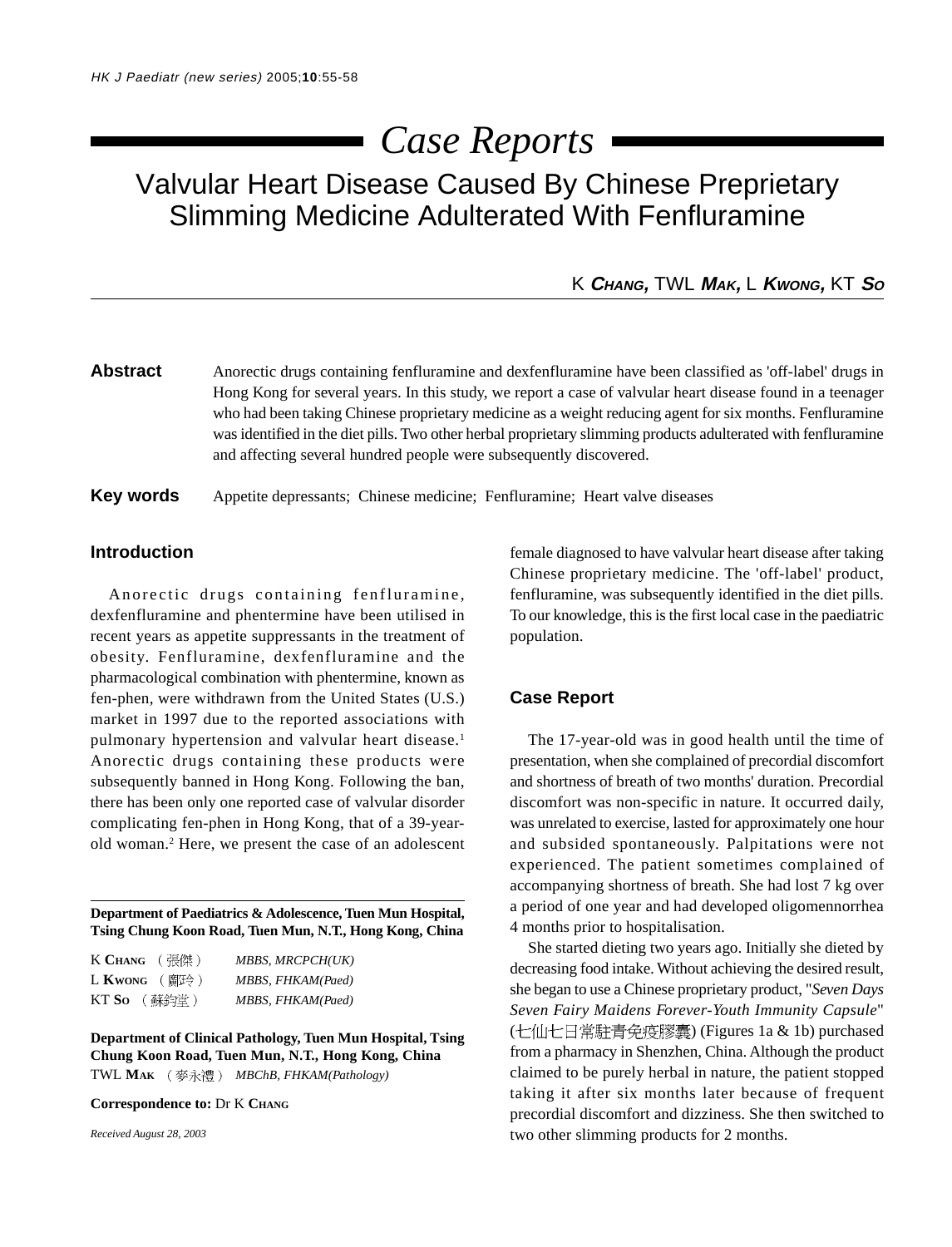

**Figure 1** Anorectic drug package in (a) Chinese and (b) English.

On physical examination she appeared fatigued. Her body mass index was 16.4 and her resting heart rate was 55 beats per minute with regular rhythm. Blood pressure was normal and there was no lanugo hair. Initial cardiac examination revealed no abnormalities and the rest of the physical examination was unremarkable. Throughout the period of hospitalisation, she complained of recurrent precordial discomfort. Sublingual glyceryl trinitrate did not relieve the discomfort and electrocardiogram was normal during the periods of discomfort. Cardiac enzymes and chest X-ray were normal. Echocardiogram showed mild mitral and aortic valve regurgitation. The mitral valves were slightly thickened. Ventricular ejection fraction was 37%. There was no pulmonary hypertension. Holter and Treadmill studies were normal. Fenfluramine, a banned anorectic drug, was subsequently identified in "*Seven Days Seven Fairy Maidens Forever-Youth Immunity Capsule*" by toxicology studies (REMEDi HS Drug Profiling System; BioRad Laboratories; Hercules, CA, USA).

Anorexia nervosa could not be established after psychiatric consultation. During the three-week hospital stay, her caloric intake was raised and her body weight increased by 10%. Somatic complaints resolved gradually. The importance and nature of prophylactic treatment for prevention of bacterial endocarditis prophylaxis prior to any invasive procedure was explained. A six-month follow-up echocardiogram showed resolution of the cardiac lesions.

## **Discussion**

Fenfluramine (fen), dexfenfluramine (dex) and phentermine were approved by the United States Food and Drug Administration (FDA) as appetite suppressants for short-term (i.e. a few weeks) management of obesity in 1973, 1996 and 1959 respectively.<sup>3</sup> Safety beyond one year of use was not established. Fenfluramine and dexfenfluramine act by affecting the metabolism of serotonin in the brain.<sup>4</sup> Phentermine is a noradrenergic central nervous system stimulant. Combinations of fenfluramine and phentermine were used in the hope that weight reduction might be achieved with lower dosage and fewer side effects.<sup>5</sup> Approximately 14 million prescriptions have been written for either fenfluramine or dexfenfluramine since 1995.<sup>6</sup> Several million Americans have been exposed to these drugs. In August 1997, researchers at the Mayo Clinic and Mayo Foundation reported 24 cases of rare valvular disease in women who took the fenfluramine-phentermine combination therapy.7 Another 28 cases were reported simultaneously by physicians from the FDA.<sup>3</sup> Subsequently more than 100 additional provider-initiated case reports were received by the FDA. As a result, the manufacturers withdrew fenfluramine and dexfenfluramine from the market in September 1997.<sup>1</sup> Phentermine, when given alone, has not been implicated in the pathogenesis of valvular heart disease.<sup>3</sup>

The association between appetite suppressants and valvular disease varies substantially among studies. The prevalence of valvuopathy might be as high as 30% in subjects exposed to fenfluramine-phentermine and is reduced with fenfluramine or dexfenfluramine alone.<sup>8</sup> The relationship between the duration of therapy and incidence of valvular problems was demonstrated in the Boston Collaborative Drug Surveillance Program that conducted a population-based and nested case-control analysis of 6,532 subjects treated with dexfenfluramine, 2,371 who received fenfluramine, 862 who were treated with phentermine and 9,281 obese subjects who did not take these drugs.<sup>9</sup> The five-year cumulative incidence of an idiopathic valvular disorder was 0 per 10,000 among subjects who had not taken appetite suppressants or those who had take phentermine alone; 7.1 per 10,000 among those subjects that received fenfluramine or dexfenfluramine for less than 4 months and 35 per 10,000 among patients treated with fenfluramine or dexfenfluramine for 4 or more months.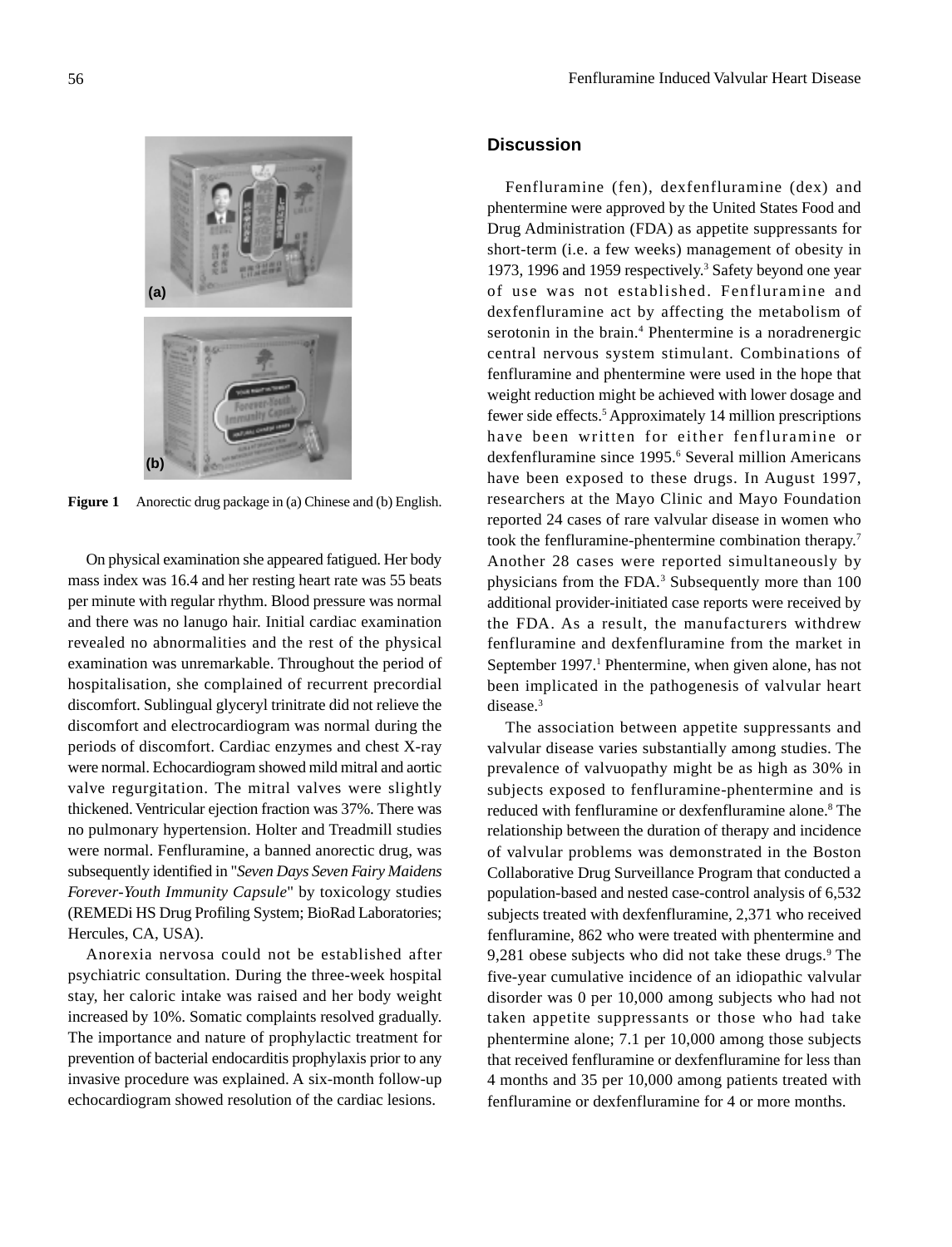Echocardiogram features of patients receiving fenfluramine are similar to those seen in rheumatic heart disease but valvular obstruction is conspicuously absent.7 Mitral and aortic valve involvements are by far the most common. The mitral valves usually show signs of thickening. Diastolic doming of anterior mitral leaflets is relatively immobile compared with the posterior leaflets. Chordae tendinae is thickened and shortened. Mitral regurgitation is due to leaflet tethering and malcoaptation. The aortic valves may appear thickened with leaflet retraction in the absence of aortic dilatation or fibrocalcification. Pathologic features of valvular disease in association with patients receiving fenfluramine are similar to those present in malignant carcinoid heart disease.3,7,10 The mitral leaflets and chordae appear thickened with a glistening white appearance. The histopathologic picture is a plague-like encasement of the leaflets and chordal structures with a 'stuck-on' appearance. Proliferative myofibroblasts are surrounded by an abundant extracellular matrix. The link between carcinoid heart disease and anorectic drug induced valvular disease appears to be serotonin.<sup>7</sup> Phentermine may contribute by interfering with pulmonary clearance of serotonin.<sup>11</sup>

Echocardiogram has been used to evaluate the course of valvular heart disease associated with anorectic drugs. One report evaluated 50 patients with previous exposure to fen that had at least mild mitral valve disease (76%) and/or aortic regurgitation (86%). Initial echocardiogram was obtained at approximately 190 days after drug cessation and repeated one year later. Among patients with mitral regurgitation, 45% improved, 50% remained the same and 5% deteriorated by at least one grade.12 Potential for stabilisation or improvement of the lesions should be considered when counselling patients about the possible need for valve replacement.

The American College of Cardiology/American Heart Association (ACC/AHA) Task Force recommended the banning of fenfluramine and dexfenfluramine in 1997.<sup>6</sup> The Task Force also advocated conducting full cardiac assessments in all exposed patients and repeating these 6-8 months later if no abnormalities were found. Caution is advised regarding non-prescription anorectic drugs, herbal anorectics and dietary supplements. Echocardiogram should be performed in patients presenting with heart murmur or other signs or symptoms of valvular involvement. Optimal timing of follow-up echocardiogram to determine course of valvulopathy is undetermined. Patients developing valvulopathy require bacterial endocarditis prophylaxis.

In Hong Kong, pharmaceutical products containing fen have been deregistered since January 1998.<sup>13</sup> Since then, there has been one case report of valvular disease in a 39-year-old woman taking fenfluramine-phentermine for 2 years.2 Our patient is the first documented case of valvular disease associated with fenfluramine use. Retrosternal discomfort in this young woman could not be explained by the degree of valvular involvement alone. Excessive dietary restriction and psychosocial elements may also have contributed to her symptoms.

This case was reported to Hong Kong's Department of Health when fenfluramine in the herbal pill was confirmed. A hotline was set up by the Department of Health to answer inquiries from the public. Out of more than 200 calls, over 100 patients required referral to hospitals for further evaluation. In the subsequent 3 months, two other herbal proprietary slimming products adulterated with fenfluramine, affecting several hundred patients were discovered. Using medication for weight reduction is popular. As illustrated by the present case, some slimming products, even those claiming to be 'natural' or containing pure 'herbs', may also contain banned anorectic drugs. With increasing interflow between Hong Kong and China, strict control of these banned products is difficult. The desire to be thin is becoming increasingly prevalent in Hong Kong. Clinicians should be suspicious when encountering patients taking slimming products, and should record information about the product where available. Depending on presentation, the presence of valvular damage should be considered, and the patient assessed accordingly.

# **Conclusion**

Fenfluramine and dexflenfluramine are effective but dangerous weight reducing agents. In a society obsessed by thinness, their illicit use will continue. The medical profession should be vigilant to the possibility of valvular disease in any patient who reports taking anorectic drugs. The general public should be made more aware of the dangers of these over-the-counter anorectics. Whenever a case of valvular disease caused by these banned anorectics is encountered, the Department of Health should be informed so that action can be taken and the general public can be alerted.